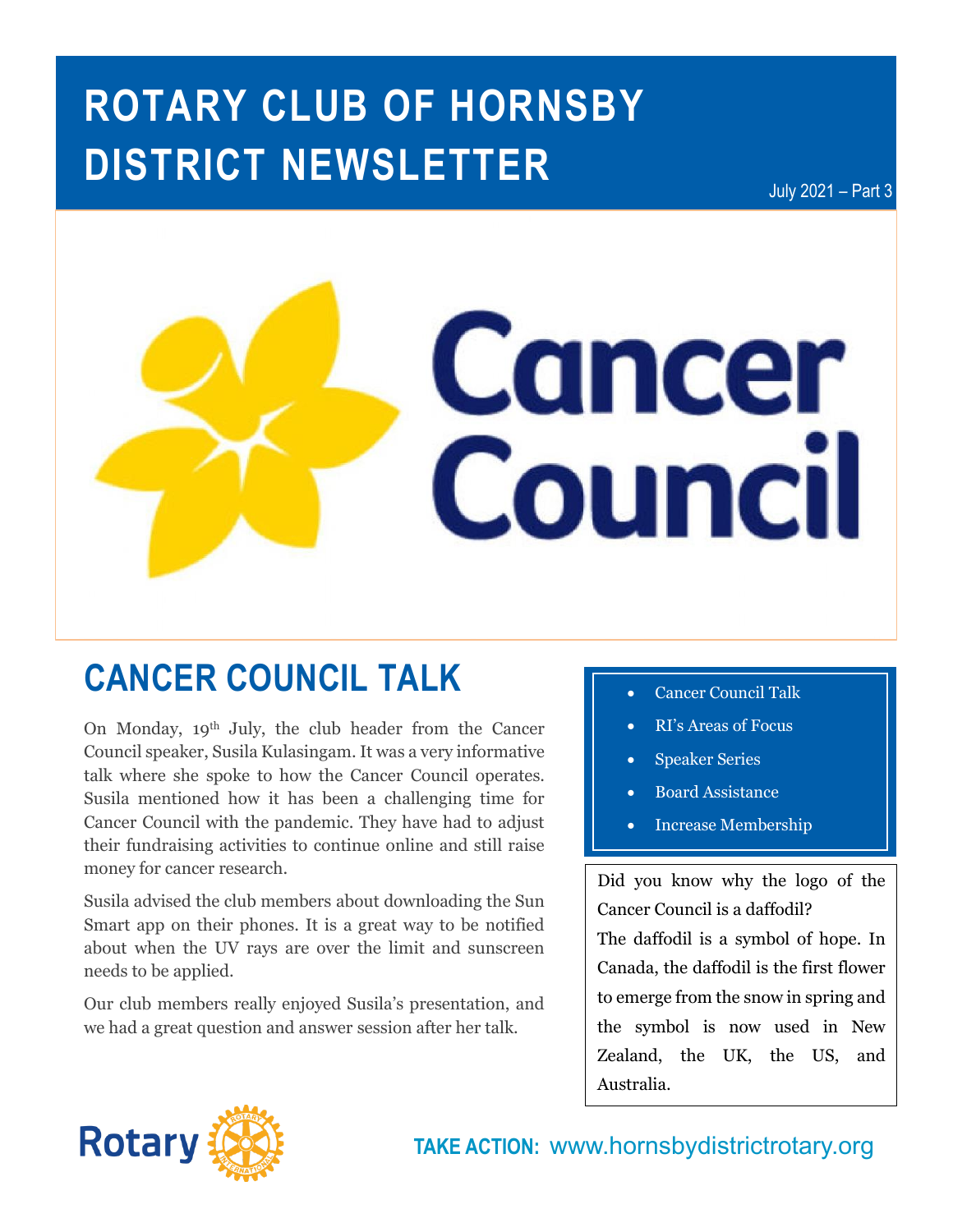### **ROTARY'S AREA OF FOCUS**

For the Rotary year 2021-2022, there have been seven Areas of Focus announced which Rotary clubs are to consider.

The Rotary Foundation Trustees and Rotary International Board of Directors have both unanimously approved adding a new area of focus: supporting the environment.





### **Board Assistance**

Thank you to all the members who replied to my ask if club members to volunteer for the various portfolios that Board members are in charge of!

Because we are a few people in charge of multiple portfolios, it is even more important to get more assistance to ensure that the club keeps going.